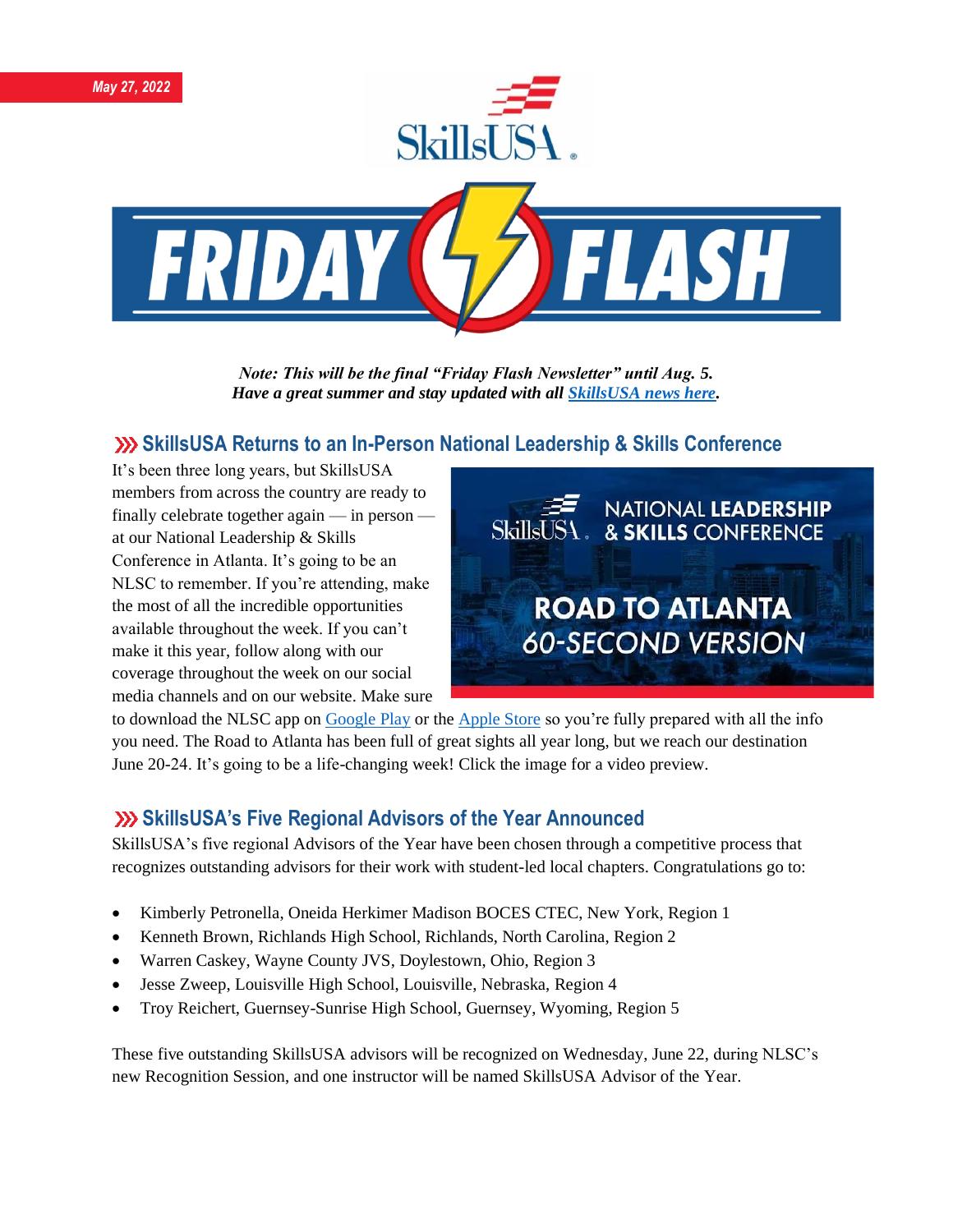# **SKILLSA Store Hours at NLSC**

We are just a few weeks away from the National Leadership & Skills Conference and the SkillsUSA Store will be fully stocked and ready to see members in Atlanta .The SkillsUSA Store will feature a collection of never-seen-before SkillsUSA products. Be sure to shop early if you need competition attire, SkillsUSA souvenirs for your supporter back home or the latest fashion gear to show your pride. Store hours at NLSC are:



- Monday, June 20, 2022: *SkillsUSA Store Grand Opening* 1-6 p.m.
- Tuesday, June 21, 2022: 7:30 a.m.-5 p.m.
- Wednesday, June 22, 2022: 7:30 a.m.-5 p.m.
- Thursday, June 23, 2022: 7:30 a.m.-2 p.m.

### **(b)** Got Story-Worthy Champions?

At the national conference, the staff of SkillsUSA Champions digital magazine will be on the lookout for interview subjects. Our goal is to highlight how SkillsUSA can enhance the skill set and change the trajectory of a student's life and career path. If you know of a SkillsUSA student, advisor, industry representative or alumnus who will be at national conference and whose story would be motivating and inspirational, please email SkillsUSA's director of communications [Tom Kercheval.](mailto:tkercheval@skillsusa.org) Tom or a member of the communications team will then reach out to set up a time during conference week to meet these individuals. If you are attending NLSC, you are also invited to stop by the Media Room in GWCC A-402 anytime on Monday, June 20, through Thursday, June 23, to share story ideas and contacts.

#### **XX** Nominations Open for the Presidential Cybersecurity Education Award

The Presidential Cybersecurity Education Award is presented by the U.S. Secretary of Education to teachers in the field of cybersecurity to honor their contributions to the education of our nation's students. The award is bestowed annually to two teachers — one at the elementary level and one at the secondary level — who "demonstrate superior achievement in instilling skills, knowledge, and passion with respect to cybersecurity and cybersecurity-related subjects." The award acknowledges both the exemplary achievements demonstrated by the teachers and that of the teacher's students. Know of a deserving cybersecurity teacher who should be nominated (even that deserving teacher is you)? If so, [visit the](https://cte.ed.gov/cyberaward)  [website](https://cte.ed.gov/cyberaward) for full details. The deadline is July 31.

#### **Love and Logic Session: Guiding Students to Solve Problems**

Join us on **May 31** from 3:30-5 p.m. ET for a Love and Logic session designed to help you learn how to guide students to own and solve their own problems. The cost to attend is \$10. [Register here.](https://skillsusa.wufoo.com/forms/love-and-logic-and-technical-fridays-registration) For questions, contact [Karolina Belen.](mailto:kbelen@skillsusa.org)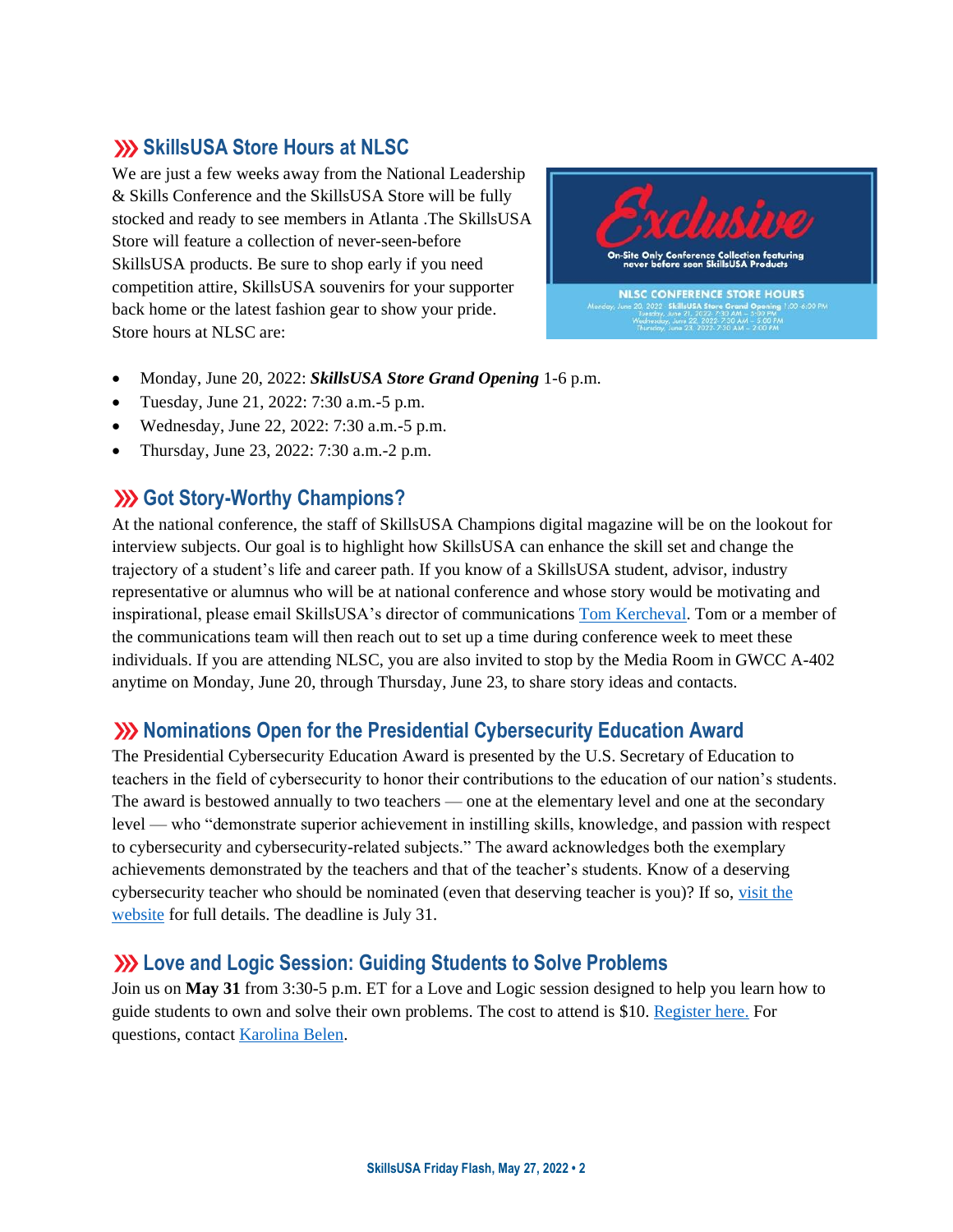## **Share Your Chapter Successes**

The end of the school year is an excellent time for students to reflect on their SkillsUSA growth during the year. Some reflection questions to discuss in your classroom might be:

- What specific Essential Elements did you practice through SkillsUSA chapter activities?
- How did you demonstrate and grow your leadership skills this year?
- How did SkillsUSA help you learn more or make decisions about your future career path?

Involvement in SkillsUSA can make a positive difference in a student's life, and the answers to these questions and examination of their accomplishments can help students reflect on their growth. For inspiration, encourage your students to read SkillsUSA success stories [here](https://www.skillsusa.org/about/success-stories/) and check out the [SkillsUSA](https://skillsusachampions.org/)  [Champions digital hub](https://skillsusachampions.org/) for more. Share a few stories with your students and ask them to write their own story from their SkillsUSA experiences. [Submit a SkillsUSA story for consideration here.](https://skillsusachampions.org/submit-a-story/)

# **SXX SkillsUSA University Offerings at NLSC**

At this year's National Leadership & Skills Conference, the 2022 SkillsUSA University will feature 27 free educational seminars on a variety of topics for all registered attendees. This is a chance to learn directly from industry expert practitioners and gain fieldspecific skills to incorporate into classroom instruction.



Workshops will be held June 21-23 at the Georgia World Congress Center and feature SkillsUSA programs, the latest trends in technology, career opportunities, safety programs and technical skills demonstrated by career cluster experts. All participants receive a certificate of participation, and many sessions include handouts, software, curriculum previews and other resources for teachers, students and parents. Preregistration is not required. [View the schedule of workshops here.](https://www.skillsusa.org/wp-content/uploads/2022/04/SkillsUSA-University-Offerings-2022.pdf)

# **Academy of Excellence Offerings at NLSC**

If you are planning to attend the SkillsUSA National Leadership & Skills Conference, don't miss the Academy of Excellence professional development trainings, featuring more than 30 sessions for new and experienced teachers, administrators and counselors. These trainings will take



place June 21-23 at the Georgia World Congress Center and feature session topics such as classroom management, teacher burnout prevention, effective learning strategies, neutralizing student arguments, best practices and effective communication. Preregistration is not required. [View the schedule of sessions](https://www.skillsusa.org/wp-content/uploads/2022/04/Academy-of-Excellence-Offerings-2022.pdf)  [here.](https://www.skillsusa.org/wp-content/uploads/2022/04/Academy-of-Excellence-Offerings-2022.pdf)

# **"A Brush With Death Changes a Life"**

Ashley Klingberg "never liked the police" as a kid. Today, this world-class high school athlete is planning to enter the criminal justice field. Learn what turned her perspective — and life — around in the [latest](https://skillsusachampions.org/2022/05/a-brush-with-death-changes-a-life/)  [feature article](https://skillsusachampions.org/2022/05/a-brush-with-death-changes-a-life/) on the SkillsUSA Champions Magazine digital hub. You'll find a wealth of uplifting stories on the site related to our members, teachers and partners. Have a story to share? [Submit it here.](https://skillsusachampions.org/submit-a-story/)